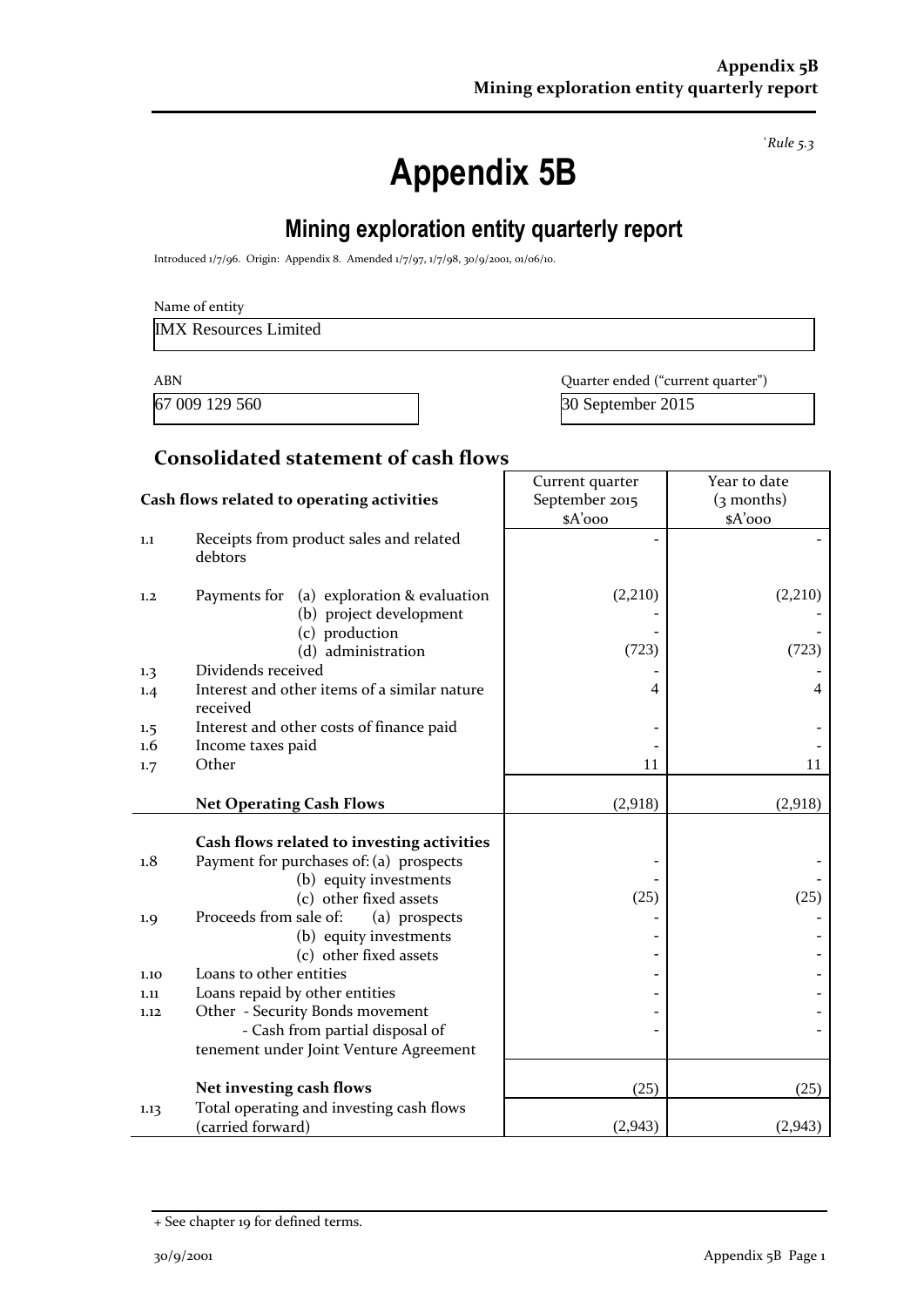| 1.13                                         | Total operating and investing cash flows                                                                                                                                                                                                                                                 |         |          |
|----------------------------------------------|------------------------------------------------------------------------------------------------------------------------------------------------------------------------------------------------------------------------------------------------------------------------------------------|---------|----------|
|                                              | (brought forward)                                                                                                                                                                                                                                                                        | (2,943) | (2, 943) |
| 1.14<br>1.15<br>1.16<br>1.17<br>1.18<br>1.19 | Cash flows related to financing activities<br>Proceeds from issues of shares, options, etc.<br>Proceeds from sale of forfeited shares<br>Repayment of borrowings - related party<br>Proceeds from JV partner<br>Dividends paid<br>Other (provide details if material)<br>- Finance costs | 3,648   | 3,648    |
|                                              | Net financing cash flows                                                                                                                                                                                                                                                                 | 3,648   | 3,648    |
|                                              | Net increase (decrease) in cash held                                                                                                                                                                                                                                                     | 705     | 705      |
| 1.20<br>1.21                                 | Cash at beginning of quarter/year to date<br>Exchange rate adjustments to item 1.20                                                                                                                                                                                                      | 1,745   | 1,745    |
| 1.22                                         | Cash at end of quarter                                                                                                                                                                                                                                                                   | 2,450   | 2,450    |
|                                              | Explanation necessary for an understanding of the transactions                                                                                                                                                                                                                           |         |          |

<sup>+</sup> See chapter 19 for defined terms.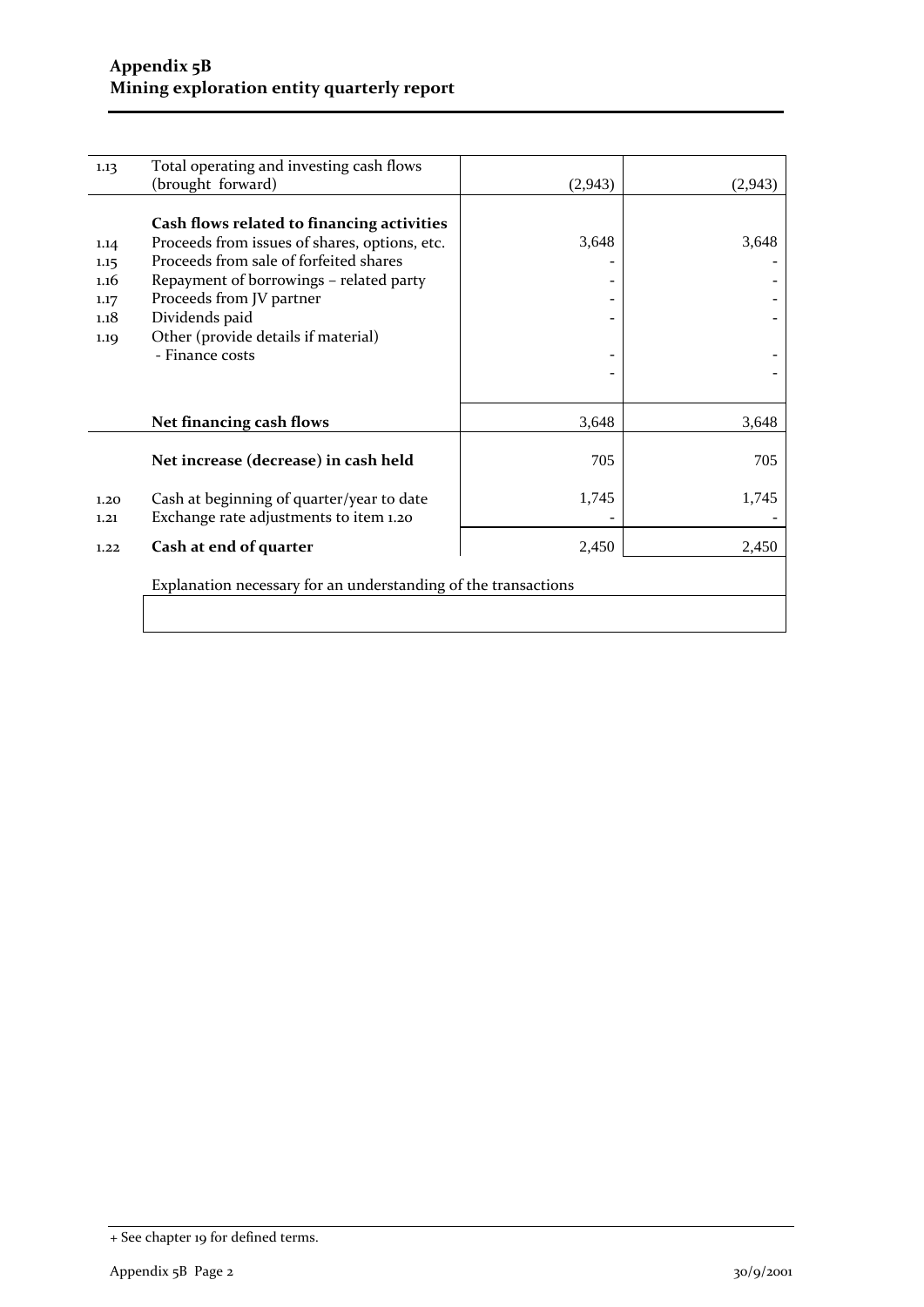## **Payments to directors of the entity and associates of the directors Payments to related entities of the entity and associates of the related entities**

|      |                                                                  | Current quarter<br>$A'$ 000 |  |
|------|------------------------------------------------------------------|-----------------------------|--|
| 1.23 | Aggregate amount of payments to the parties included in item 1.2 |                             |  |
| 1.24 | Aggregate amount of loans to the parties included in item 1.10   |                             |  |

1.25 Explanation necessary for an understanding of the transactions Directors' fees and wages.

#### **Non-cash financing and investing activities**

2.1 Details of financing and investing transactions which have had a material effect on consolidated assets and liabilities but did not involve cash flows

Nil.

2.2 Details of outlays made by other entities to establish or increase their share in projects in which the reporting entity has an interest

Nil

## **Financing facilities available**

*Add notes as necessary for an understanding of the position.*

|     |                             | Amount available<br>$A'$ 000 | Amount used<br>\$A'ooo |
|-----|-----------------------------|------------------------------|------------------------|
| 2.1 | Loan facilities             |                              |                        |
| 3.2 | Credit standby arrangements | -                            |                        |

## **Estimated cash outflows for next quarter**

|     |                            | $A'$ 000 |
|-----|----------------------------|----------|
| 4.1 | Exploration and evaluation | 850      |
| 4.2 | Development                |          |
| 4.3 | Production                 |          |
| 4.4 | Administration             | 650      |
|     | <b>Total</b>               | 1,500    |

<sup>+</sup> See chapter 19 for defined terms.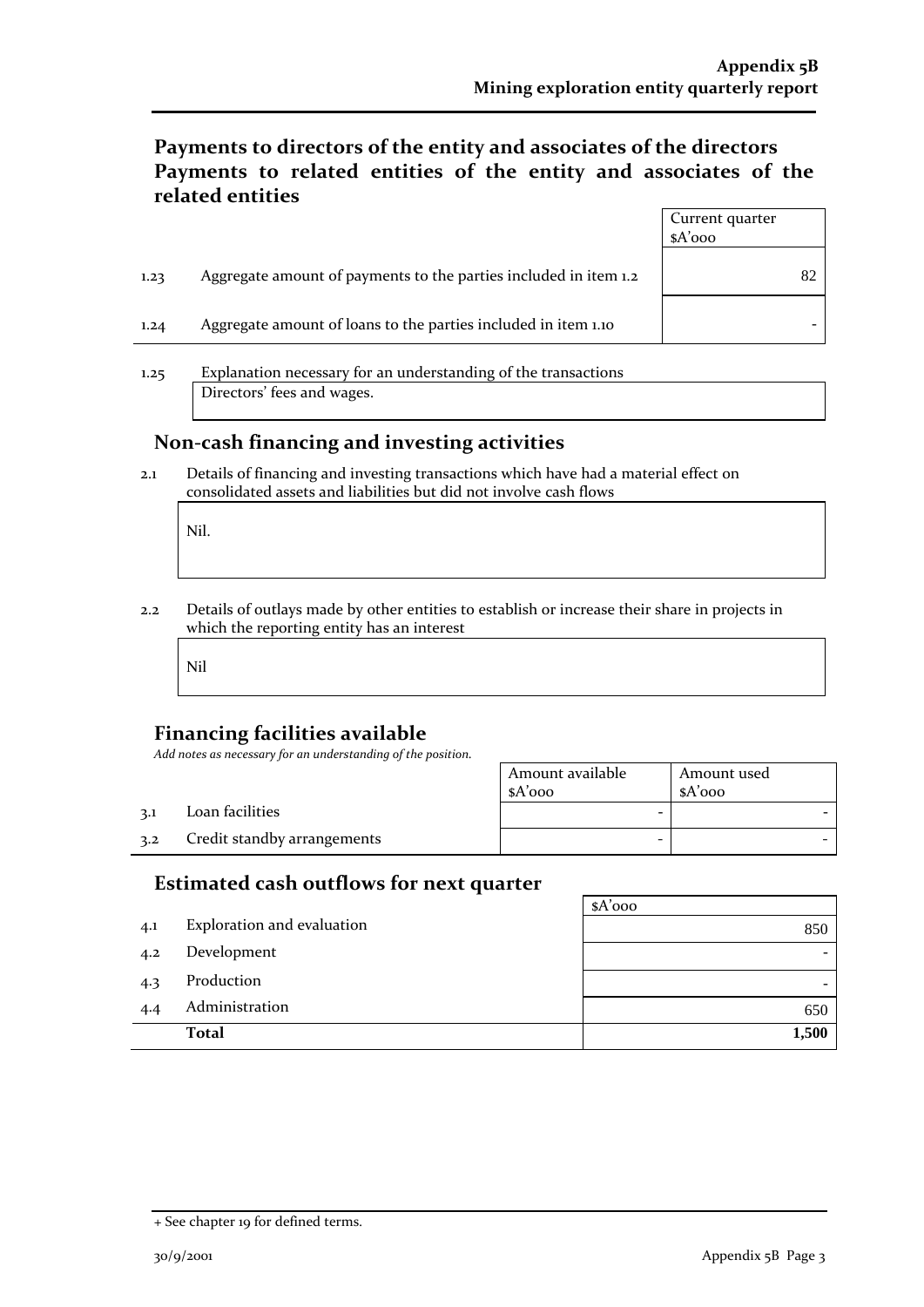## **Reconciliation of cash**

| Reconciliation of cash at the end of the quarter (as<br>shown in the consolidated statement of cash flows)<br>to the related items in the accounts is as follows. |                                           | Current quarter<br>$A'$ 000 | Previous quarter<br>$A'$ 000 |
|-------------------------------------------------------------------------------------------------------------------------------------------------------------------|-------------------------------------------|-----------------------------|------------------------------|
| 5.1                                                                                                                                                               | Cash on hand and at bank                  | 2,450                       | 1,745                        |
| 5.2                                                                                                                                                               | Deposits at call                          |                             |                              |
| 5.3                                                                                                                                                               | Bank overdraft                            |                             |                              |
| 5.4                                                                                                                                                               | Other (provide details)                   |                             |                              |
|                                                                                                                                                                   | Total: cash at end of quarter (item 1.22) | 2.450                       | 1.745                        |

# **Changes in interests in mining tenements**

|     |                                                                     | Tenement reference                                   | Nature of<br>interest<br>(note(2)) | Interest at<br>beginning<br>of quarter | Interest at<br>end of<br>quarter |
|-----|---------------------------------------------------------------------|------------------------------------------------------|------------------------------------|----------------------------------------|----------------------------------|
| 6.1 | Interests in mining<br>tenements relinquished,<br>reduced or lapsed | Hill<br>Ntaka<br>Retention<br>License<br>Ntaka South | Exploration<br>tenement            | 100%                                   | 70%                              |
| 6.2 | Interests in mining<br>tenements acquired or<br>increased           | Nil                                                  | N/A                                | N/A                                    | N/A                              |

<sup>+</sup> See chapter 19 for defined terms.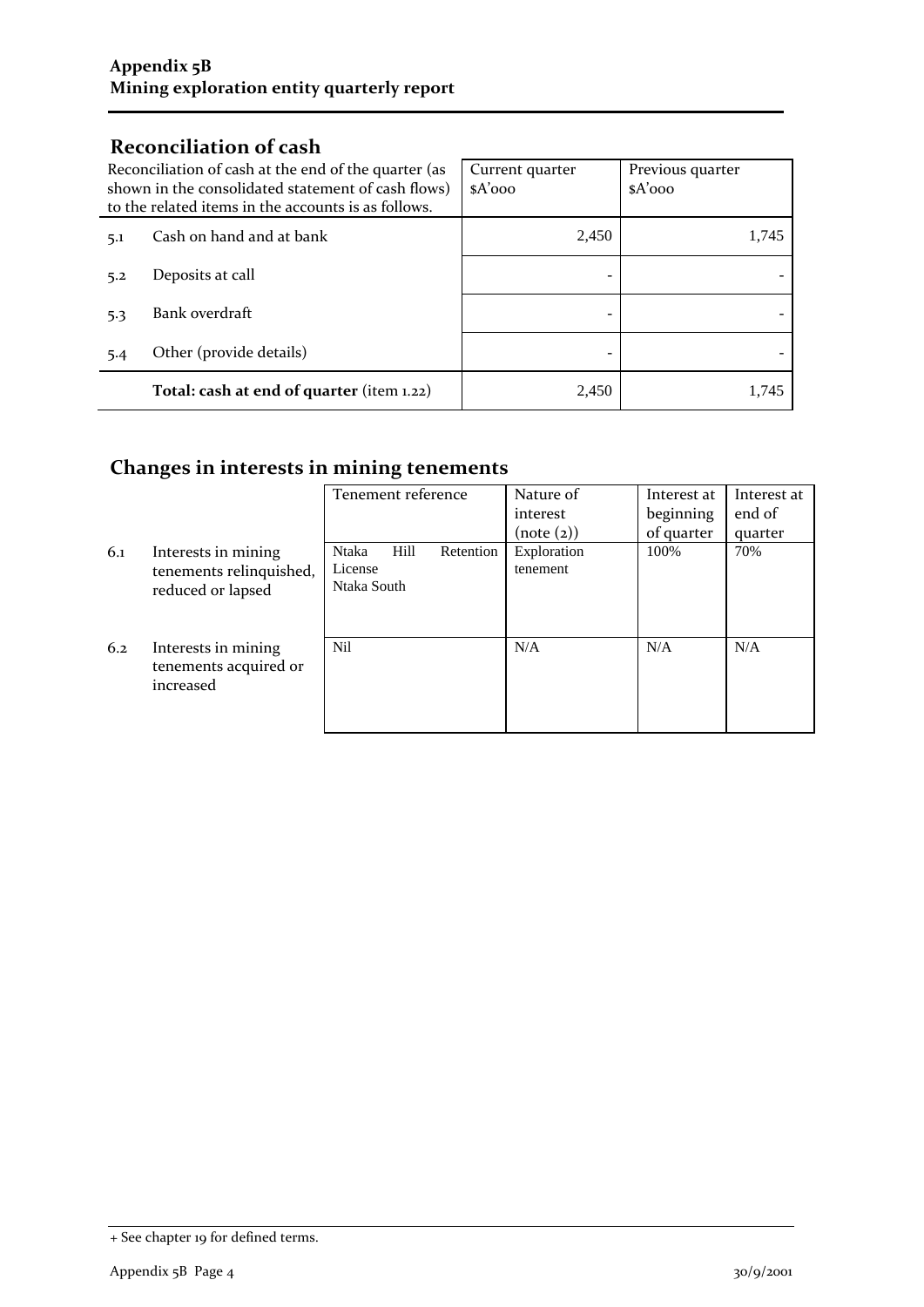## **Issued and quoted securities at end of current quarter**

*Description includes rate of interest and any redemption or conversion rights together with prices and dates.*

|      |                                                 | Total number     | Number        | Issue price per      | Amount paid up    |
|------|-------------------------------------------------|------------------|---------------|----------------------|-------------------|
|      |                                                 |                  | quoted        | security (see        | per security (see |
|      |                                                 |                  |               | $note$ 3) (cents)    | $note$ 3) (cents) |
| 7.1  | <sup>+</sup> securities<br>Preference           |                  | ÷             |                      |                   |
|      | (description)                                   |                  |               |                      |                   |
| 7.2  | Changes during quarter                          |                  |               |                      |                   |
|      | (a) Increases through issues                    |                  |               |                      |                   |
|      | (b) Decreases through                           |                  |               |                      |                   |
|      | returns of capital, buy-                        |                  |               |                      |                   |
|      | backs, redemptions                              |                  |               |                      |                   |
| 7.3  | <sup>+</sup> Ordinary securities                |                  |               |                      |                   |
|      |                                                 | 1,158,337,617    | 1,158,337,617 |                      |                   |
| 7.4  | Changes during quarter                          |                  |               |                      |                   |
|      | (a) Increases through                           | 11,849,771       | 11,849,771    | Nil                  | Nil               |
|      | issues                                          | 318,866,720      | 318,866,720   | 1.2 cents            | 1.2 cents         |
|      |                                                 |                  |               |                      |                   |
|      |                                                 |                  |               |                      |                   |
|      | (b) Decreases through                           |                  |               |                      |                   |
|      | returns of capital,                             |                  |               |                      |                   |
|      | buy-back                                        |                  |               |                      |                   |
|      |                                                 |                  |               |                      |                   |
|      |                                                 |                  |               |                      |                   |
| 7.5  | <sup>+</sup> Convertible debt                   | Nil              |               |                      |                   |
|      | securities (description)                        |                  |               |                      |                   |
| 7.6  | Changes during quarter                          |                  |               |                      |                   |
|      | (a) Increases through issues                    |                  |               |                      |                   |
|      | (b) Decreases through                           |                  |               |                      |                   |
|      | securities matured,                             |                  |               |                      |                   |
|      | converted                                       |                  |               |                      |                   |
| 7.7  | <b>Options</b> (description and                 |                  |               | Exercise price       | Expiry date       |
|      | conversion factor)                              | 20,000           |               | 45 cents             | 07.03.16          |
|      |                                                 | 500,000          |               | 27 cents             | 23.08.17          |
|      |                                                 | 2,690,451        |               | $17.4 \text{ cents}$ | 02.01.16          |
|      |                                                 | 738,478          |               | 9.59 cents           | 30.05.16          |
|      |                                                 | 2,366,918        |               | 8.05 cents           | 29.06.16          |
|      |                                                 | 5,000,000        |               | 1.7 cents            | 29.12.16          |
|      |                                                 | 1,500,000        |               | 1.2 cents            | 11.03.17          |
| 7.8  | Issued during quarter                           | 6,000,000        |               | 1.2 cents            | 14.07.17          |
|      |                                                 | 5,000,000<br>Nil |               | 3.0 cents            | 17.09.18          |
| 7.9  | <b>Exercised during quarter</b>                 | Nil              |               |                      |                   |
| 7.10 | Expired during quarter<br><b>Debentures</b>     | Nil              |               |                      |                   |
| 7.11 |                                                 |                  |               |                      |                   |
|      | (totals only)<br><b>Unsecured notes (totals</b> | Nil              |               |                      |                   |
| 7.12 | only)                                           |                  |               |                      |                   |
|      |                                                 |                  |               |                      |                   |
|      | <b>Performance Rights</b>                       | 4,114,065        |               | N/A                  | N/A               |
| 7.13 | (totals only) (Vesting                          |                  |               |                      |                   |
|      | dependent on achievement of                     |                  |               |                      |                   |
|      | performance criteria)                           |                  |               |                      |                   |
|      |                                                 |                  |               |                      |                   |
|      |                                                 |                  |               |                      |                   |

<sup>+</sup> See chapter 19 for defined terms.